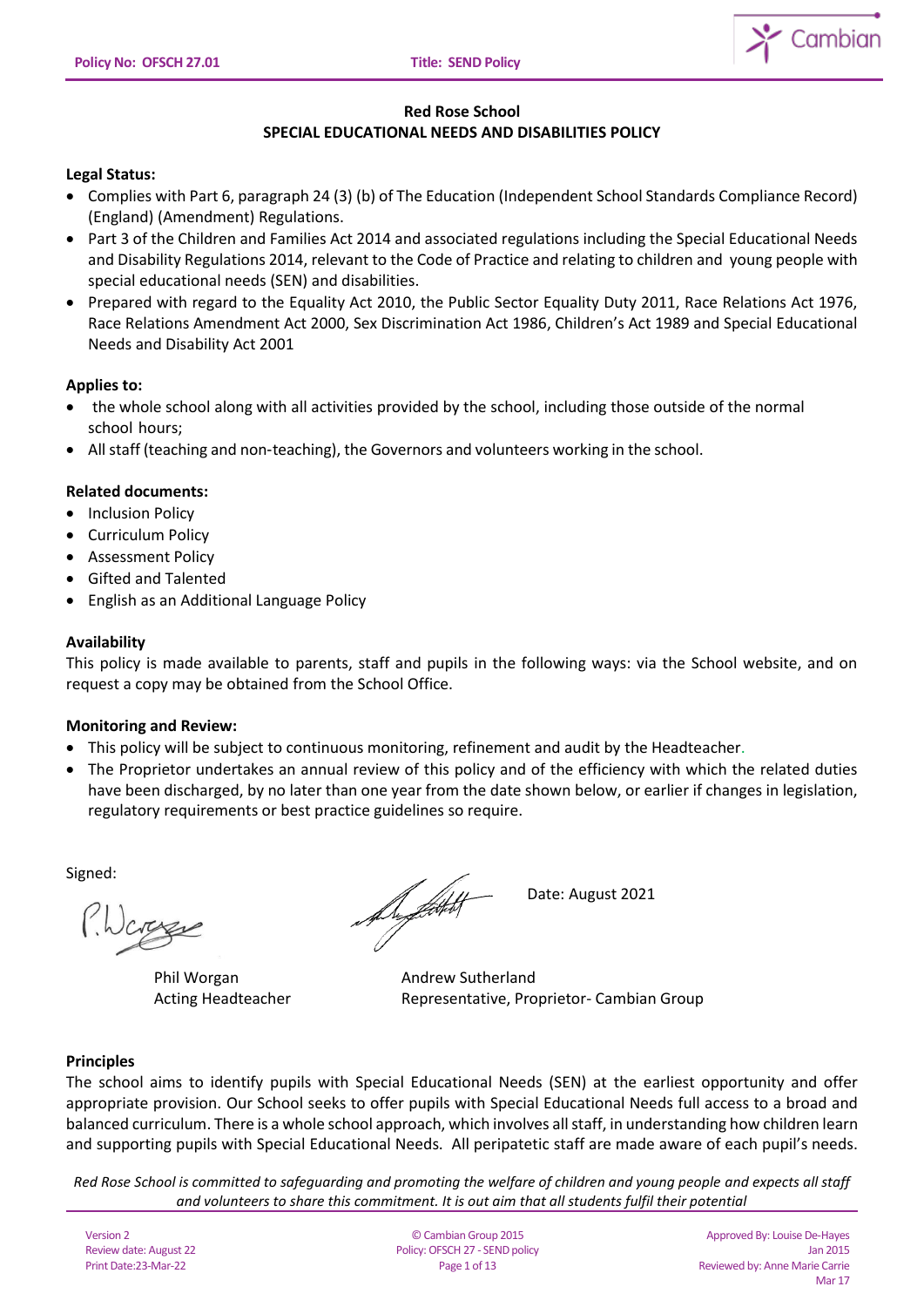

All staff have a responsibility to differentiate lessons to cater for individual learning needs. Parents/guardians and pupils will be involved fully in the process of the planning and delivery of support. It is the policy of Our School that pupils who have been accepted into the school will be offered appropriate support to enable them to access the curriculum effectively and fulfil their potential. We are an inclusive school, determined to meet the needs of all our pupils. Our school has a clear approach to identifying and responding to SEN. We recognise the benefits of early identification – identifying need at the earliest point and then making effective provision improves long-term outcomes for the child or young person. All our pupils will have access to a broad and balanced curriculum. The National Curriculum Inclusion Statement states that teachers will set high expectations for every pupil, whatever their prior attainment. Teachers at our school will use appropriate assessment to set targets which are deliberately ambitious. We will identify potential areas of difficulty will be identified and addressed at the outset. Lessons will be planned to address potential areas of difficulty and to remove barriers to pupil achievement.

By planning in this way, our pupils with SEN and disabilities will be able to study the full national curriculum. The quality of teaching for pupils with SEN, and the progress made by pupils, will be a core part of our school's performance management arrangements and its approach to professional development for all teaching and support staff. School leaders and teaching staff, including the SENCO, will identify any patterns in the identification of SEN, both within our school and in comparison with national data, and use these to reflect on and reinforce the quality of teaching. The identification of SEN will be built into the overall approach to monitoring the progress and development of all pupils.

## **Interpretation**

As part of its commitments under articles 7 and 24 of the United Nations Convention of the Rights of Persons with Disabilities, the UK Government is committed to inclusive education of disabled children and young people and the progressive removal of barriers to learning and participation in mainstream education. The Children and Families Act 2014 secures the general presumption in law of mainstream education in relation to decisions about where children and young people with SEN will be educated and the Equality Act 2010 provides protection from discrimination for disabled people. Independent schools are required to follow the *Special educational needs and disability code of practice: 0 to 25 years: Statutory guidance for organisations who work with and support children and young people with special educational needs and disabilities (DfE and Department for Health: 2014).*

A pupil has SEN where their learning difficulty or disability calls for special educational provision, namely provision different from or additional to that normally available to pupils of the same age. Making higher quality teaching normally available to the whole class is likely to mean that fewer pupils will require such support**.** Within the context of the pupils who might require additional support at our school include:

- pupils with specific learning differences e.g. dyslexia, dyspraxia
- the gifted and talented
- pupils with hearing and/or visual impairment
- pupils with specific physical and medical conditions

The following are quotes from famous dyslexics;

"I see some things clearer than other people do because I have to simplify things to help me and that has helped others." *Richard Branson*

"Writing and spelling were always terribly difficult for me. I was an extraordinarily bad speller and have remained so until this day." *Agatha Christie*

"The secret of getting ahead is getting started." *Agatha Christie*

"If you can dream it, you can do it." *Walt Disney*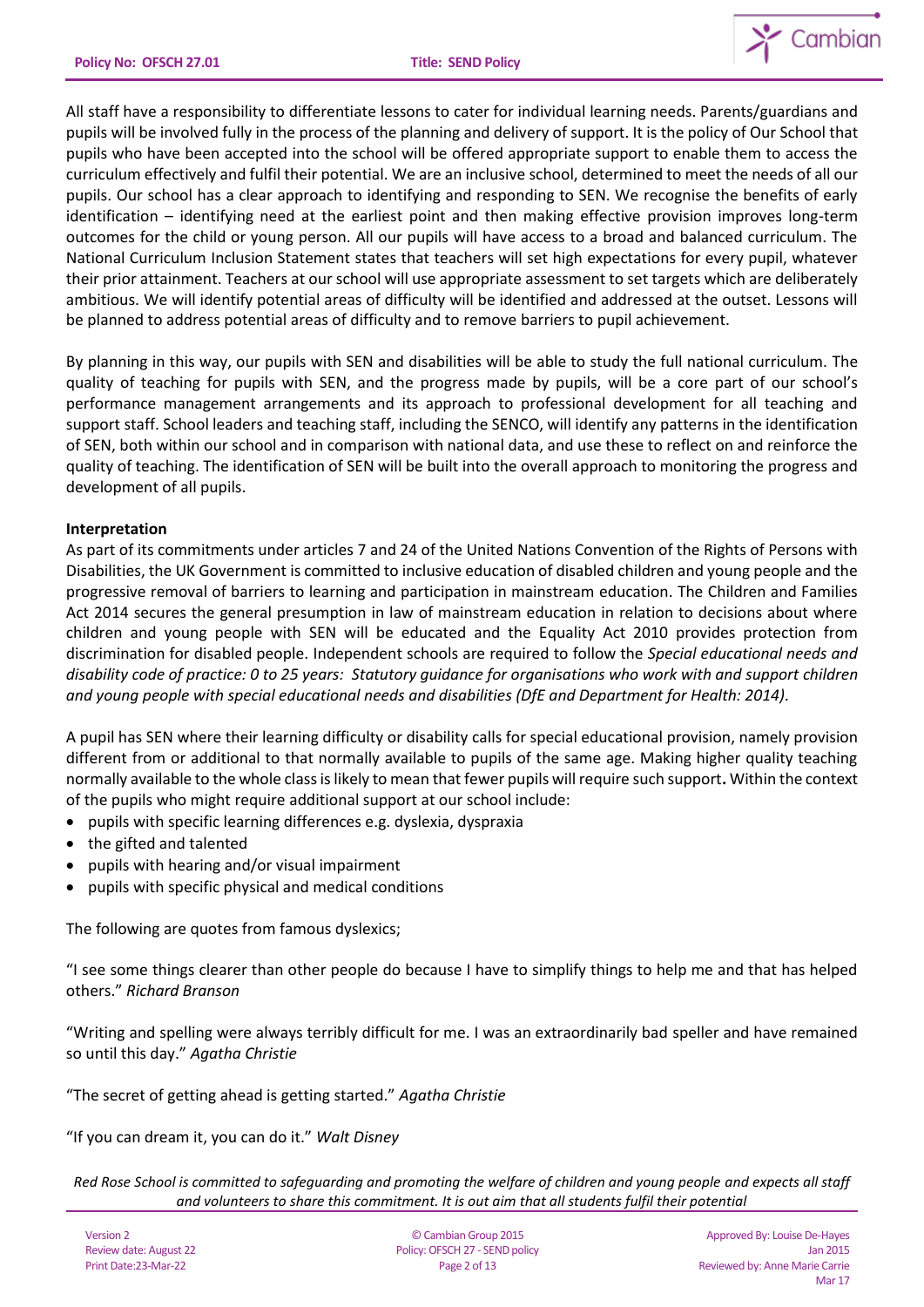

"I am not discouraged because every wrong attempt discarded is another step forward." *Thomas Edison*

"Everybody is a genius. But if you judge a fish by its ability to climb a tree, it will live its whole life thinking it's stupid." *Albert Einstein*

"I barely made it through school. I read real slow. But I like to find things that nobody else has found, like a dinosaur egg that has an embryo inside. Well, there are 36 of them in the world, and I found 35." *Dr. John R. Horner (Palaeontologist)*

Our school regularly reviews and evaluates the quality and breadth of the support we can offer or can access for children with SEN or disabilities. We also consider our duties, as they apply to us as an independent school, under The Equality Act 2010. We give careful consideration in advance to what disabled children and young people we can accommodate in our independent school. Our academic and pastoral sub-committee has specific oversight of our school's arrangements for SEN and disability. School leaders will regularly review how expertise and resources used to address SEN can be used to build the quality of whole-school provision as part of their approach to school improvement.

# **Equality Act 2010**

Our school has a duty under the Equality Act 2010 towards individual disabled children and young people. We will make reasonable adjustments, including the provision of auxiliary aids and services for disabled children, to prevent them being put at a substantial disadvantage. We give prior thought to what disabled children and young people might require and what adjustments might need to be made to prevent that disadvantage. Our school has a duty to prevent discrimination, to promote equality of opportunity and to foster good relations.

## **Aims and Objectives**

Our school's Special Educational Needs policy provides a framework for the provision of teaching and support for pupils with learning difficulties. The framework refers to entitlement, access and partnership. Although we aim to make provision for identified Special Educational Needs, it may not always be possible to do so within the school's resources. In such cases the Headteacher and the pupil's parents would be informed. Where a concern has been raised, any special needs or disabilities will be identified at the earliest possible opportunity. The assessment process will involve partnership with all those concerned with the pupil, including parents/carers, teachers and other professionals. The pupil's views will also be sought. The aims of this policy are:

- to create an environment that meets the special educational needs of each pupil;
- to ensure that the special educational needs of pupils are identified, assessed and provided for;
- to make clear the expectations of all partners in the process;
- to identify the roles and responsibilities of staff in providing for pupil's special educational needs;
- to enable all pupils to have full access to all elements of the school curriculum;
- to ensure that parents are able to play their part in supporting their pupil's education;
- to ensure that our pupils have a voice in this process.

In order to meet these aims, our objectives are**:** 

- to ensure pupils with learning needs are identified as early as possible;
- to assess the pupil to identify specific areas of difficulty;
- to ensure all peripatetic staff are aware of the pupil's needs and are able to meet those needs within the school setting;
- to ensure pupils' records include information relating to their individual needs, interventions and outcomes;
- to assist staff in modifying curriculum to meet the pupil's needs within the classroom and provide training programmes when required;
- to ensure that no pupil with learning needs or disability is discriminated against on the basis of his/her disability;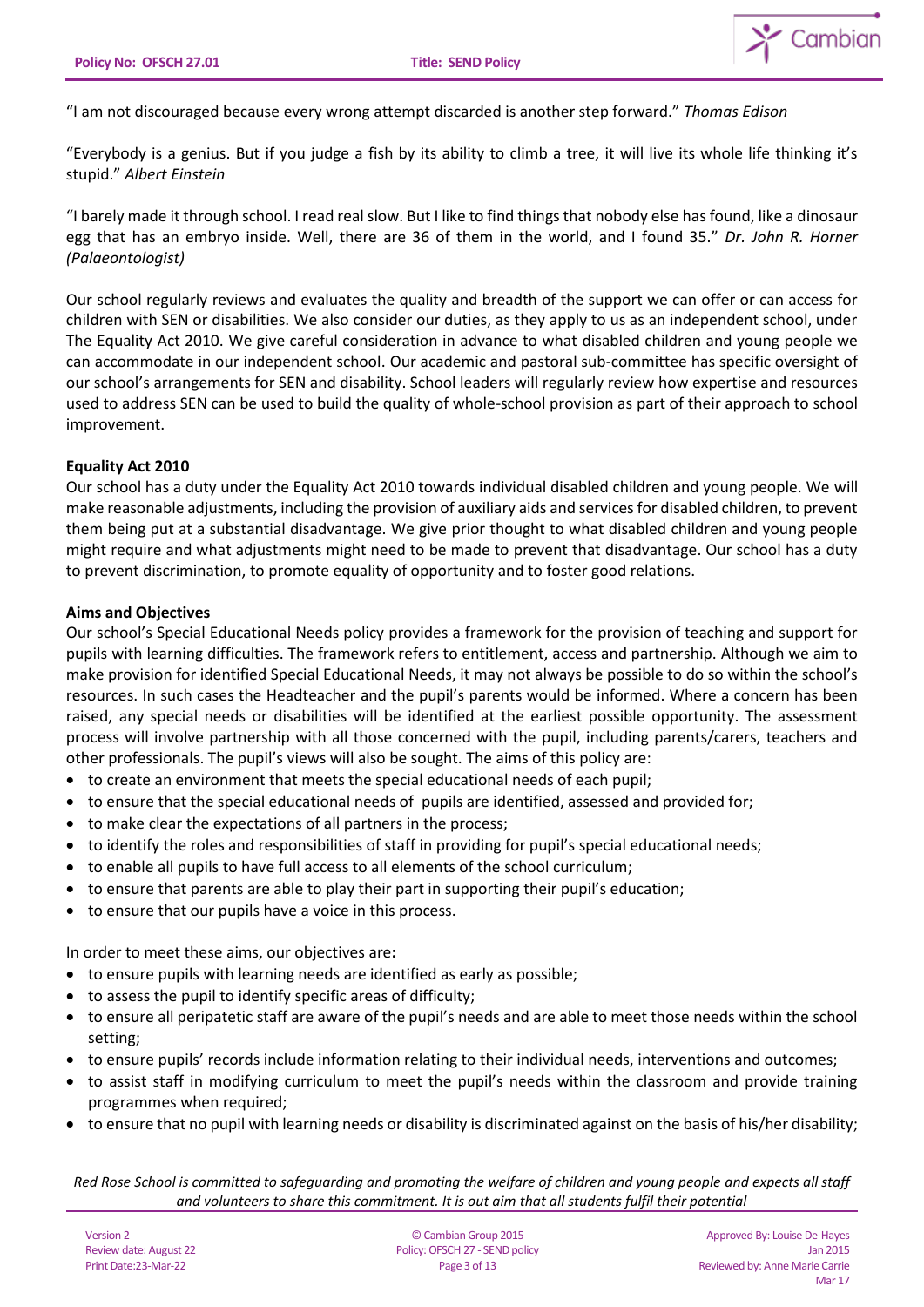

• to work in partnership with parents, guardians and the pupil themselves in providing appropriate support and advice.

# **Admission Arrangements**

Pupils entering the school will normally have a baseline assessment. This includes English, Mathematics and Cognitive Abilities. If a pupil has already been identified as having learning needs, relevant reports should be brought to the family interview. If necessary the SENCo or a member of the SEND team will meet the pupil and talk to parents. Pupils are admitted to the school at the discretion of the Headteacher. Pupils with additional needs will be admitted if the school can offer appropriate support. However, every effort will be made to accommodate a pupil with Learning Needs.

# **Special Educational Needs Co-ordinator (SENCo)** *Also please refer to the SENCo job description.*

The Headteacher has appointed a co-ordinator for special educational needs known as a Special Education Needs Co-ordinator (SENCo). The current SENCo is Rachael Mutch There is also a Special Education Needs and Disabilities (SEND) team in place to help oversee the needs of pupils throughout the whole school. It is the responsibility of the SENCo to oversee this team and to co-ordinate the operation of the Special Educational Needs Policy. The SENCO who has an important role to play in determining the strategic development of SEN policy and provision in our school has day-to-day responsibility for the operation of SEN policy and co-ordination of specific provision made to support individual pupils with SEN, including those who have EHC plans.

# The SENCO:

- provides professional guidance to colleagues and will work closely with staff, parents and other agencies
- will be aware of the provision in the Local Offer and be able to work with professionals providing a support role to families to ensure that pupils with SEN receive appropriate support and high quality teaching.
- designs and monitors the personal learning plans;
- oversees the records for all pupils with special educational needs;
- maintains the school's SEND and EAL lists;
- liaises with and advising fellow staff;
- liaises with parents of pupils with special educational needs;
- works with external agencies, professionals and specialist tutors as appropriate;
- monitors Individual Educational Plans, as and when required;
- supporst staff in developing strategies to meet effectively the learning needs of all pupils at our school;
- Provides high quality training for teachers and LSAs to support pupils well-being.

# **Learning Support Assistants (LSA)**

We also use LSAs who are timetabled termly to work with various pupils either individually or in the classroom. Teachers and LSAs hold regular weekly meetings to discuss pupils learning and to plan next steps. This includes which children will be focused on and allow time for both staff and LSAs to plan provision and differentiation for those children to ensure that they extend their learning beyond the completion of work. We believe that good collaboration between teachers and support staff is essential to ensure maximum progress for our pupils. As part of inclusion we believe that pupils should receive assistance with their peers within their classrooms, therefore as much as possible the majority of our pupils receive assistance during normal lesson times within their normal classroom setting in order that they can access the curriculum along with the rest of their class.

# **What Red Rose School does**

In practical situations of our school we do what is necessary to enable children and young people to develop, learn, participate and achieve the best possible outcomes. Our school recognises emerging difficulties arising with young people and respond promptly. We understand parents know their children best and we place stress great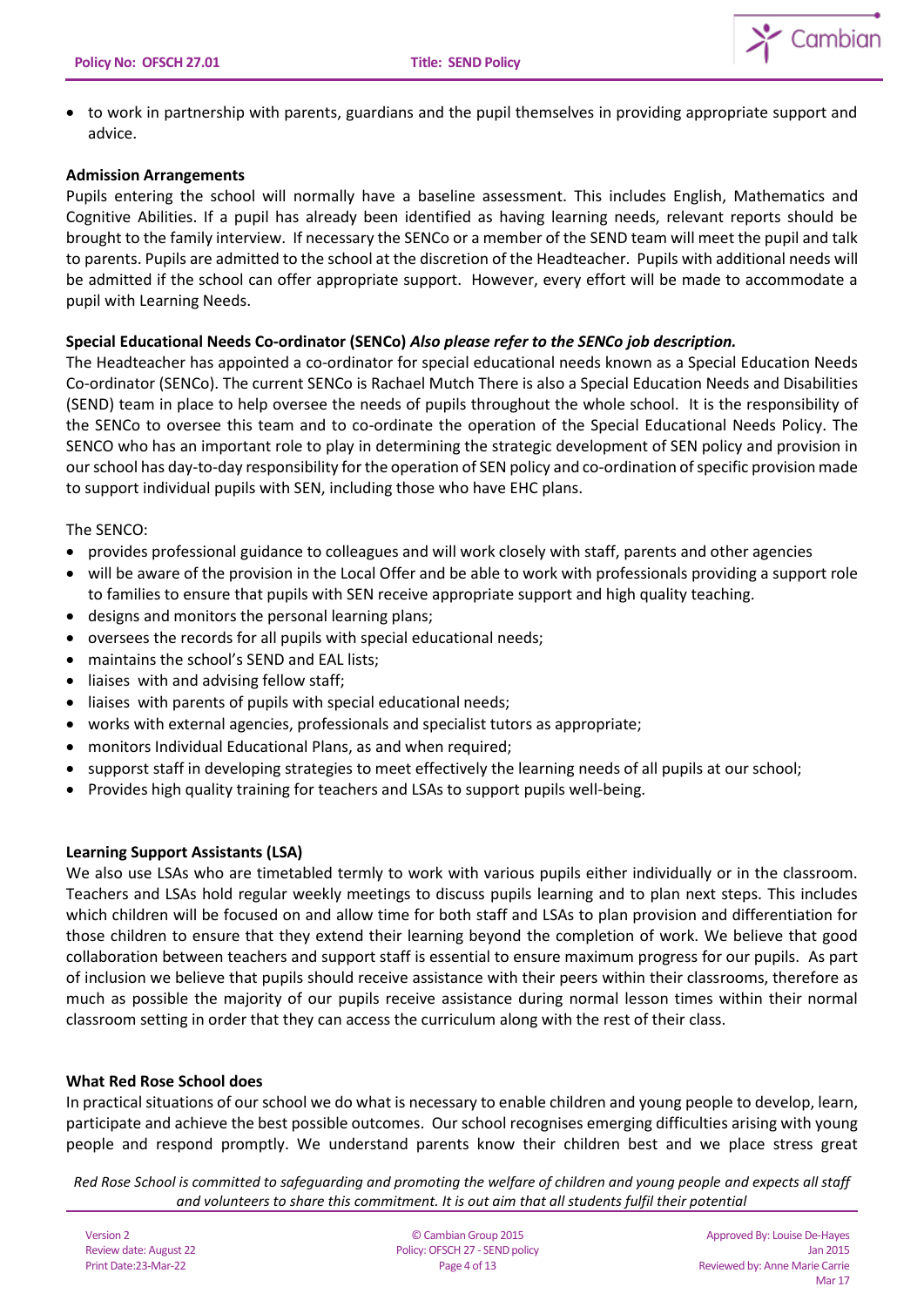

importance when parents express concerns about their child's development. We listen to and address any concerns raised by children themselves.

The model of action and intervention in our school, a graduated approach to help children who have Special Educational Needs. Ur approach recognises that there is a continuum of special educational needs and that. Where necessary, increasing specialist expertise should be brought to bear on the difficulties that a child or young person may be experiencing. We are following the current guidance for by using this graduated approach (which replaces School Action and School Action Plus) to identify and support our children with Special Educational Needs. In our school, the graduated approach is led and co-ordinated by the SENCO. Where we identify a child as having SEN in our school, we take action to remove barriers to learning and put effective special educational provision in place. The support provided takes the form of a four-part cycle through which earlier decisions and actions are revisited, refined and revised with a growing understanding of the pupil's needs and of what supports the pupil I making good progress and securing good outcomes. This is known as the graduated approach. It draws upon more detailed approaches, more frequent review and more specialist expertise in successive cycles in order to match interventions to the SEN of children and young people.

Where a child who has an Education, Health and Care (EHC) Plan needs joins ourschool, we will always consult with parents and, where appropriate, the Local Authority to ensure that the required curriculum is provided for as set out in the Education, Health and Care (EHC) Plan, including the full National Curriculum if this is specified. We will also co-operate with the Local Authority to ensure that relevant reviews, including the annual review, are carried out as required by regulation and best practice. The school will make reasonable adjustments to meet the needs of children with an EHC Plan. Any additional services that are needed to meet the requirements of the EHC Plan or additional services such as dyslexic tuition will be subject to charge. This will be either directly to the parents, or the Local Authority if they are responsible for the fees and our school is named in the Education, Health and Care (EHC) Plan.

We have arrangements in place to support children with SEN or disabilities. We have developed a clear approach to identifying and responding to SEN. We recognise the benefits of early identification, identifying need at the earliest point, and then making effective provision, improves long-term outcomes for children. We have a focus on inclusive practice and removing barrier to learning, therefore special educational provision in our school is underpinned by high quality teaching which is differentiated and personalised, and is compromised by anything less. It is our aim to know precisely where children with SEN are in their learning and development. We:

- ensure decisions are informed by the insights of parents and those of children themselves;
- have high ambitions and set stretching targets for them;
- track their progress towards these goals;
- keep under review the additional or different provision that is made for them;
- promote positive outcomes in the wider areas of personal and social development, and
- ensure that the approaches used are based on the best possible evidence and are having the required impact on progress.

Teachers are responsible and accountable for the progress and development of the pupils in their class, including where pupils access support from teaching assistants or specialist staff. High quality teaching, differentiated for individual pupils, is the first step in responding to pupils who have or may have SEN. Additional intervention and support cannot compensate for a lack of good quality teaching. Our school will regularly and carefully review the quality of teaching for all of our pupils, including those at risk of underachievement. This includes reviewing and, where necessary, improving, teachers' understanding of strategies to identify and support vulnerable pupils and their knowledge of the SEN most frequently encountered. In deciding whether to make special educational provision, the teacher and school SENCO will consider all of the information gathered from within our school about the pupil's progress, alongside national data and expectations of progress. This will include high quality and accurate formative assessment, using effective tools and early assessment materials. For higher levels of need, our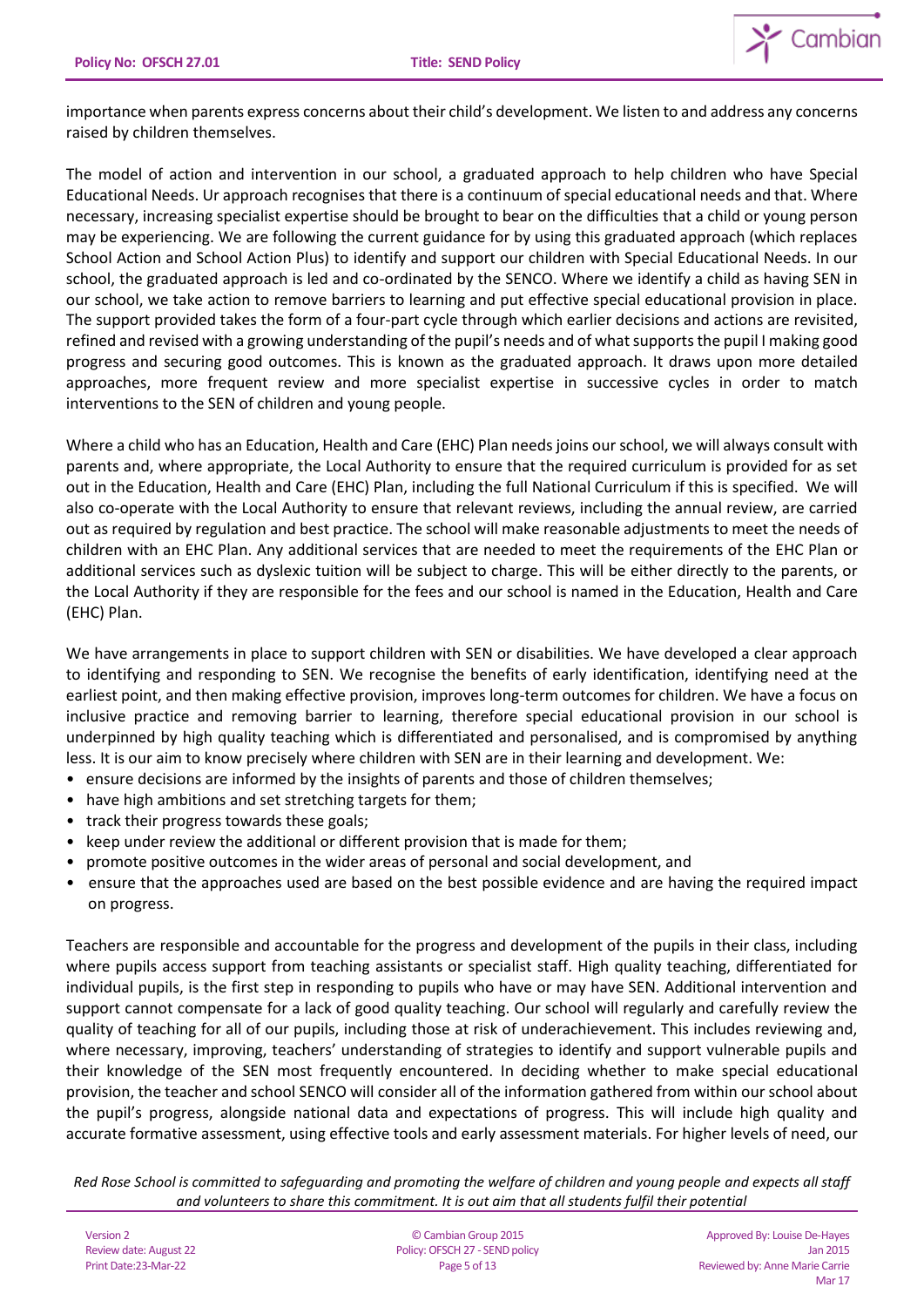

school will have arrangements in place to draw on more specialised assessments from external agencies and professionals.

This information gathering will include an early discussion with the pupil and their parents. These early discussions with parents will be structured in such a way that they develop a good understanding of the pupil's areas of strength and difficulty, the parents' concerns, the agreed outcomes sought for the child and the next steps. A short note of these early discussions will be added to the pupil's record on our school information system and given to the parents. Furthermore we will also tell parents and young people about the local authority's information, advice and support service. Consideration of whether special educational provision is required will start with the desired outcomes, including the expected progress and attainment and the views and wishes of the pupil and their parents. This will then help determine the support that is needed and whether it can be provided by adapting our school's core offer or whether something different or additional is required. However where support is provided, a clear date for reviewing progress will be set and the parent, pupil and teaching staff will each be clear about how they will help the pupil attain the expected outcomes. The overriding purpose of this early action is to help the pupil achieve the identified outcomes and remove any barriers to learning. Where it is decided that a pupil does have SEN, the decision will be recorded in our school records and the pupil's parents must be formally informed that special educational provision is being made

# **Use of data and record keeping**

Our school has developed its own approach to record keeping in line with the requirements of the Data Protection Act 1998. The provision made for pupils with SEN will be recorded accurately and kept up to date. As part of any inspection, both Ofsted and ISI will expect to see evidence of pupil progress, a focus on outcomes and a rigorous approach to the monitoring and evaluation of any SEN support provided. Ofsted and ISI publish more detail about their expectations in their inspection guidelines. Our school will particularly record details of additional or different provision made under SEN support. This will form part of regular discussions with parents about the child's progress, expected outcomes from the support and planned next steps. They will ensure that they have accurate information to evidence the SEN support that has been provided over the pupil's time in the school, as well as its impact. A local authority that is considering or is carrying out an assessment of the pupil's needs will wish to review such information. We use our information system to monitor the progress and development of all pupils. Details of SEN, outcomes, teaching strategies and the involvement of specialists will be recorded as part of this overall approach. Our school will readily share this information with parents. It will be provided in a format that is accessible (for example, a note setting out the areas of discussion following a regular SEN support meeting or tracking data showing the pupil's progress together with highlighted sections of a provision map that enables parents to see the support that has been provided).

### **Improving outcomes: high aspirations and expectations for children and young people with SEN in our school**

- All children and young people are entitled to an education that enables them to make progress so that they can:
- achieve their best:
- become confident individuals living fulfilling lives, and
- make a successful transition into adulthood, whether into employment, further or higher education or training

Our school will identify and address the SEN of the pupils that we support. Our school must:

- use our best endeavours to make sure that a child with SEN gets the support they need this means doing everything our school can to meet children and young people's SEN;
- ensure that children and young people with SEN engage in the activities of our school alongside pupils who do not have SEN;
- designate a teacher to be responsible for co-ordinating SEN provision the SEN co-ordinator, or SENCO
- inform parents when they are making special educational provision for a child;
- prepare an SEN information report and our arrangements for the admission of disabled children, the steps being taken to prevent disabled children from being treated less favourably than others in our school, the facilities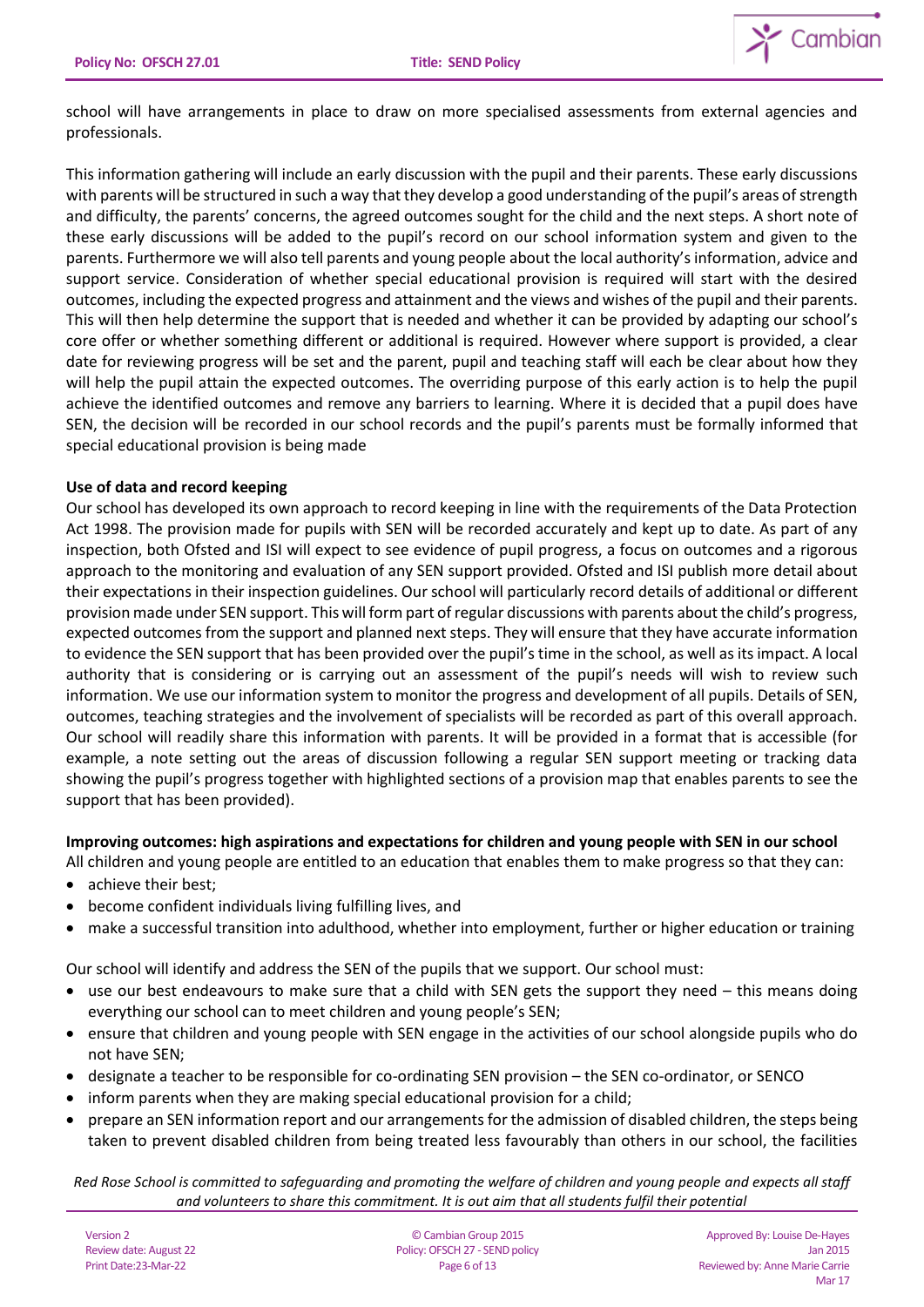

provided to enable access to our school for disabled children and our accessibility plan showing how we plan to improve access progressively over time.

# **Identification of Pupils with Special Educational Needs and Disabilities**

The identification of SEN will be built into the overall approach to monitoring the progress and development of all pupils. The quality of teaching for pupils with SEN, and the progress made by pupils, will be a core part of our school's performance management arrangements and its approach to professional development for all teaching and support staff. School leaders and teaching staff, including the SENCO, will identify any patterns in the identification of SEN, both within our school and in comparison with national data, and use these to reflect on and reinforce the quality of teaching. All our pupils will have access to a broad and balanced curriculum. The National Curriculum Inclusion Statement states that teachers will set high expectations for every pupil, whatever their prior attainment. Teachers at Tyldesley School will use appropriate assessment to set targets which are deliberately ambitious. We will identify potential areas of difficulty will be identified and addressed at the outset. Lessons will be planned to address potential areas of difficulty and to remove barriers to pupil achievement. By planning in this way, our pupils with SEN and disabilities will be able to study the full national curriculum. Where a pupil is identified as having SEN, our school will take action to remove barriers to learning and put effective special educational provision in place. This SEN support will take the form of a four-part cycle through which earlier decisions and actions are revisited, refined and revised with a growing understanding of the pupil's needs and of what supports the pupil in making good progress and securing good outcomes. This is known as the graduated approach. It draws on more detailed approaches, more frequent review and more specialist expertise in successive cycles in order to match interventions to the SEN of children and young people.

The identification of pupils with special educational needs and disabilities can be:

- on entry when specific needs are identified and recorded as part of the entrance/transition process;
- by staff recognition of a pupil whom they perceive as having difficulties or specific needs in their particular curriculum area;
- by staff referring a pupil who is experiencing emotional/behavioural problems;
- through discussion with external professionals such as. doctors, counsellors, therapists and also
- through concern expressed by parents (recorded on the parental meeting record form).

Our school will assess each pupil's current skills and levels of attainment on entry, building on information from previous settings and key stages where appropriate. At the same time, we will consider evidence that a pupil may have a disability under the Equality Act 2010 and, if so, what reasonable adjustments may need to be made for them. Class and subject teachers, supported by the senior leadership team, will make regular assessments of progress for all pupils. These assessments will seek to identify pupils making less than expected progress given their age and individual circumstances. This can be characterised by progress which:

- is significantly slower than that of their peers starting from the same baseline
- fails to match or better the child's previous rate of progress
- fails to close the attainment gap between the child and their peers
- widens the attainment gap

It can include progress in areas other than attainment – for instance where a pupil needs to make additional progress with wider development or social needs in order to make a successful transition to adult life. The first response to such progress will be high quality teaching targeted at their areas of weakness. Where progress continues to be less than expected the class or subject teacher, working with the SENCO, will assess whether the child has SEN. While informally gathering evidence (including the views of the pupil and their parents) our school will not delay in putting in place extra teaching or other rigorous interventions designed to secure better progress, where required. The pupil's response to such support can help identify their particular needs. For some children, SEN can be easily identified at an early age. However, for other children and young people difficulties become evident only as they develop. All those who work with children and young people will be alert to emerging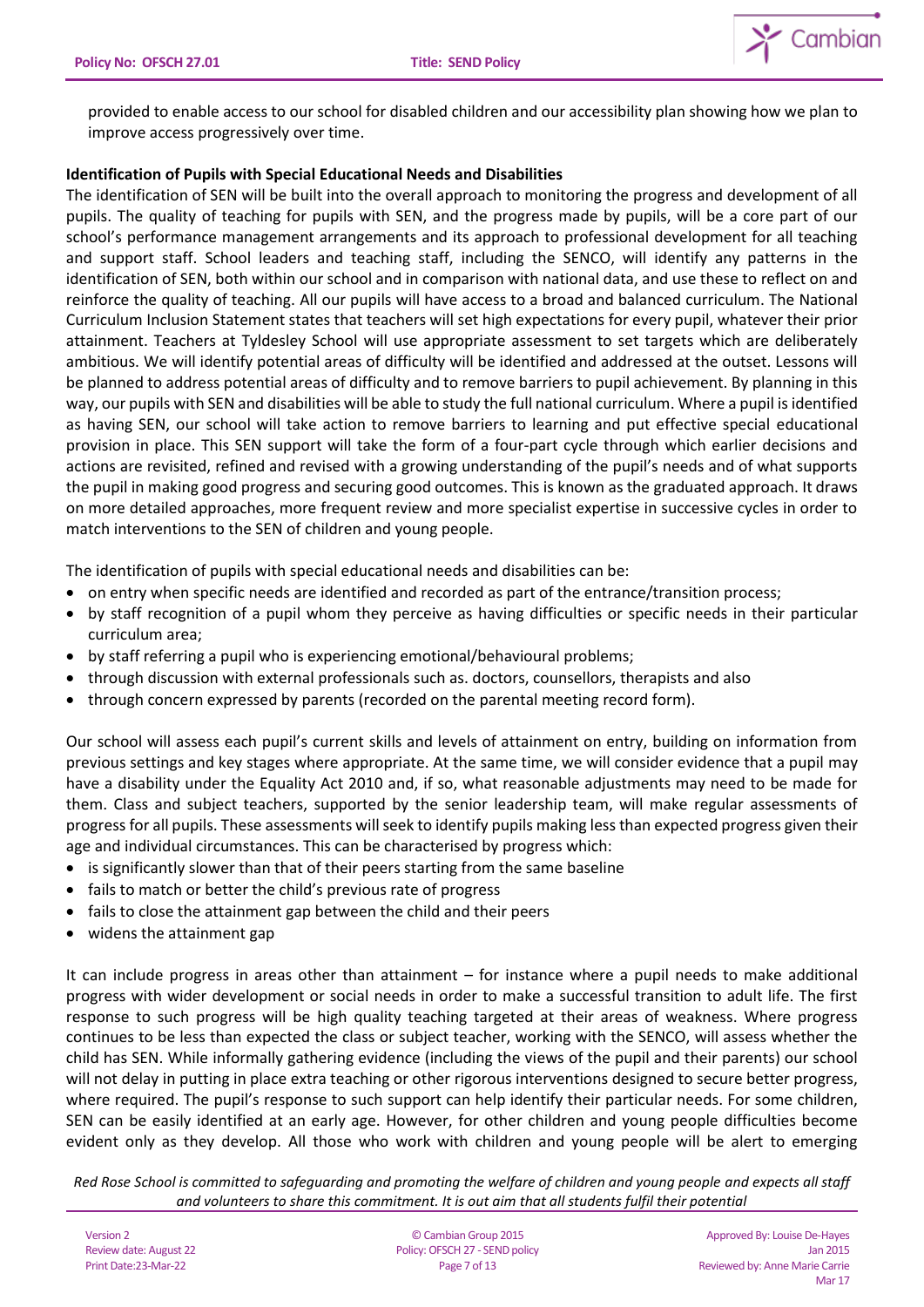

difficulties and respond early. In particular, parents know their children best we place great importance when parents express concerns about their child's development. Additionally we will also listen to and address any concerns raised by children and young people themselves.

Our school will always be alert to other events that can lead to learning difficulties or wider mental health difficulties, such as bullying or bereavement. Such events will not always lead to children having SEN but it can have an impact on well-being and sometimes this can be severe. Tyldesley School will ensure that we make appropriate provision for a child's short-term needs in order to prevent problems escalating. Where there are long-lasting difficulties our school shall consider whether the child might have SEN. Whilst slow progress and low attainment do not necessarily mean that a child has SEN and will not automatically lead to a pupil being recorded as having SEN, they may be an indicator of a range of learning difficulties or disabilities. Equally, our school will not assume that attainment in line with chronological age means that there is no learning difficulty or disability. Some learning difficulties and disabilities occur across the range of cognitive ability and, left unaddressed may lead to frustration, which may manifest itself as disaffection, emotional or behavioural difficulties.

Identifying and assessing SEN for children or young people whose first language is not English requires particular care. Our school will look carefully at all aspects of a child or young person's performance in different areas of learning and development or subjects to establish whether lack of progress is due to limitations in their command of English or if it arises from SEN or a disability. However difficulties related solely to limitations in English as an additional language are not classed as SEN. When reviewing and managing special educational provision the broad areas of need and support our school will review how well-equipped we are to provide support across these areas. This gives an overview of the range of needs that will be planned for. The purpose of identification is to work out what action we will need to take, and crucially not to fit a pupil into a category. In practice we recognise individual children or young people often have needs that cut across all these areas and their needs may change over time. For instance speech, language and communication needs can also be a feature of a number of other areas of SEN, and children and young people with an Autistic Spectrum Disorder (ASD) may have needs across all areas, including particular sensory requirements. A detailed assessment of need will ensure that the full range of an individual's needs is identified, not simply the primary need. The support provided to an individual will always be based on a full understanding of their particular strengths and needs and seek to address them all using well-evidenced interventions targeted at their areas of difficulty and where necessary specialist equipment or software.

Children and young people with speech, language and communication needs (SLCN) have difficulty in communicating with others. This may be because they have difficulty saying what they want to, understanding what is being said to them or they do not understand or use social rules of communication. The profile for every child with SLCN is different and their needs may change over time. They may have difficulty with one, some or all of the different aspects of speech, language or social communication at different times of their lives. Children and young people with ASD, including Asperger's Syndrome and Autism, are likely to have particular difficulties with social interaction. They may also experience difficulties with language, communication and imagination, which can impact on how they relate to others. Support for learning difficulties may be required when children and young people learn at a slower pace than their peers, even with appropriate differentiation. Learning difficulties cover a wide range of needs. .Specific learning difficulties (SpLD), affect one or more specific aspects of learning. This encompasses a range of conditions such as dyslexia, dyscalculia and dyspraxia.

### **Assess**

In identifying a child as needing provision which is 'additional to and different from' other learners in the same class, the class teacher, working with the school SENCO, will carry out a clear analysis of the pupil's needs. Before provision is planned for, expected individualised outcomes will be identified. This will draw on the teacher's assessment and experience of the pupil, their previous progress and attainment, as well as information from our school's core approach to pupil progress, attainment, and behaviour. It will also draw on other subject teachers' assessments where relevant, the individual's development in comparison to their peers and national data, the views and experience of parents, the pupil's own views and, if relevant, advice from external support services. Our school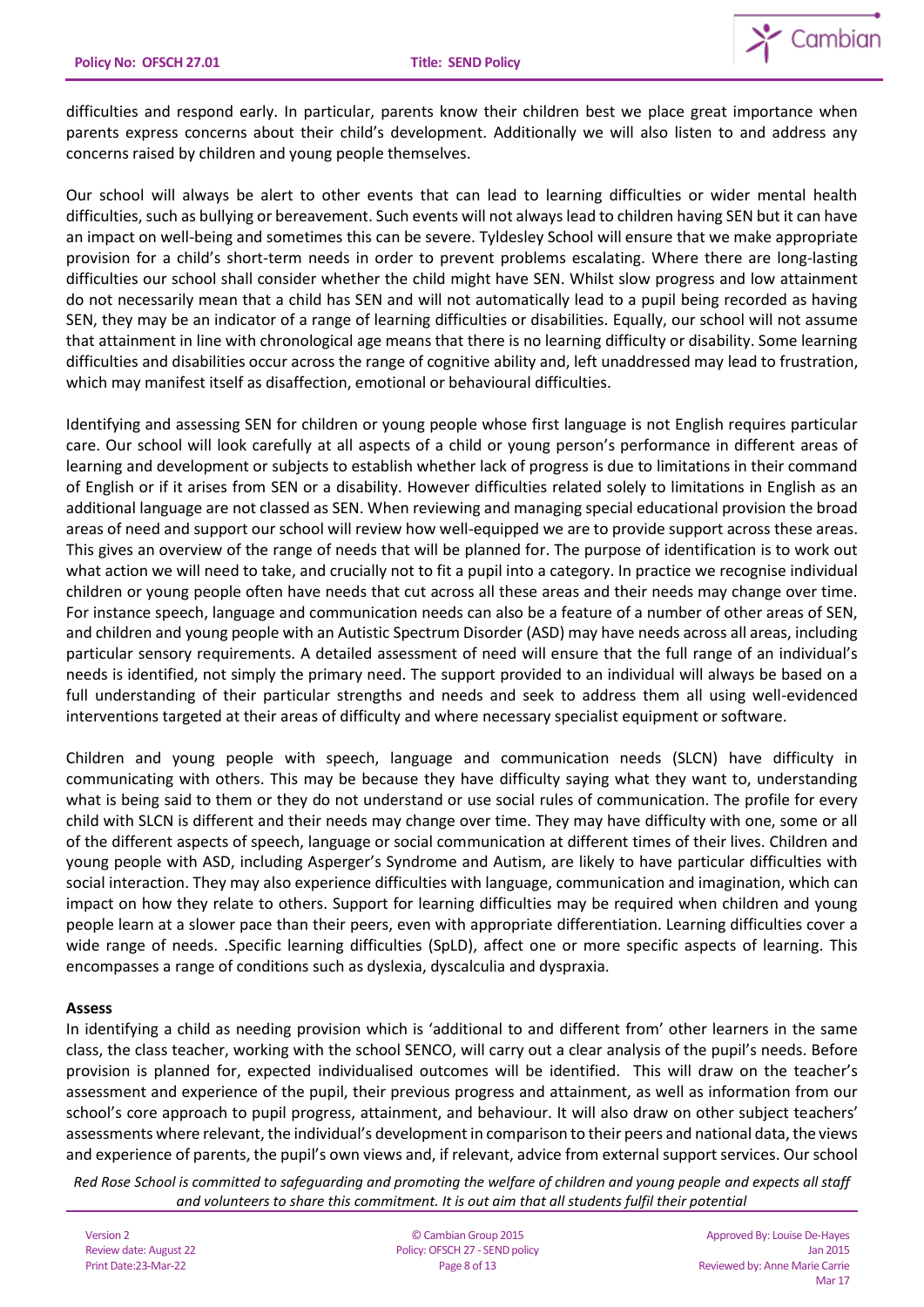

will take seriously any concerns raised by a parent. These will be recorded and compared to the school's own assessment and information on how the pupil is developing. This assessment will be reviewed regularly. This will help ensure that our support and intervention are tailored to need, barriers to learning are identified and overcome, and that a clear picture of the interventions put in place and their effect is developed. For some types of SEN, the way in which a pupil responds to an intervention can be the most reliable method of developing a more accurate picture of need.

## **Plan**

When our school has decided to provide a pupil with SEN support, we will then formally update our SEND register and notify parents, although parents will have already been involved in forming the assessment of needs as outlined above. The teacher and the SENCO will agree in consultation with the parent and the pupil the adjustments, interventions and support to be put in place, as well as the expected impact on progress, development or behaviour, along with a clear date for review. All teachers and support staff who work with the pupil will be made aware of their needs, the outcomes sought, the support provided and any teaching strategies or approaches that are required. This will also be recorded on our school's information system. The support and intervention provided will be selected to meet the outcomes identified for the pupil, based on reliable evidence of effectiveness, and will be provided by staff with sufficient skills and knowledge. Parents will be fully aware of the planned support and interventions and, where appropriate, plans will seek parental involvement to reinforce or contribute to progress at home.

## **Do**

The class or subject teacher will remain responsible for working with the child on a daily basis. Where the interventions involve group or one-to-one teaching away from the main class or subject teacher, they will still retain responsibility for the pupil. They will work closely with any teaching assistants or specialist staff involved, to plan and assess the impact of support and interventions and how they can be linked to classroom teaching. The school SENCO will support the class or subject teacher in the further assessment of the child's particular strengths and weaknesses, in problem solving and advising on the effective implementation of support. Within the graduated approach a programme of intervention and support will be implemented. If this does not enable the child to make satisfactory progress, the SENCO seeks advice from external agencies, which may include an educational psychologist report. Teachers are responsible for tracking each pupil's progress in Literacy and/or Numeracy throughout their time at our school.

# **Review**

The effectiveness of the support and interventions and their impact on the pupil's progress will be reviewed in line with the agreed date. The impact and quality of the support and interventions will be evaluated, along with the views of the pupil and their parents. This will feed back into the analysis of the pupil's needs. The class or subject teacher, working with the SENCO, will revise the support in light of the pupil's progress and development, deciding on any changes to the support and outcomes in consultation with the parent and pupil. Parents will have clear information about the impact of the support and interventions provided, enabling them to be involved in planning next steps. Where a pupil has an EHC plan, the local authority must review that plan as a minimum every twelve months.

Within the Assess, Plan, Do and Review cycle, our staff work seamlessly together towards enabling our pupils to reach the outcomes identified during the assessment phase of the process as their learning goals. We make key decisions about the use of the curriculum modifications and interventions are based on whether any chosen additional provision is the best way to move towards the identified outcome.

# **Involving Specialists**

Where a pupil continues to make less than expected progress, despite evidence-based support and interventions that are matched to the pupil's area of need, we will consider to begin involving specialists, including those secured by our school itself or from outside agencies. Our school may involve specialists at any point to advise them on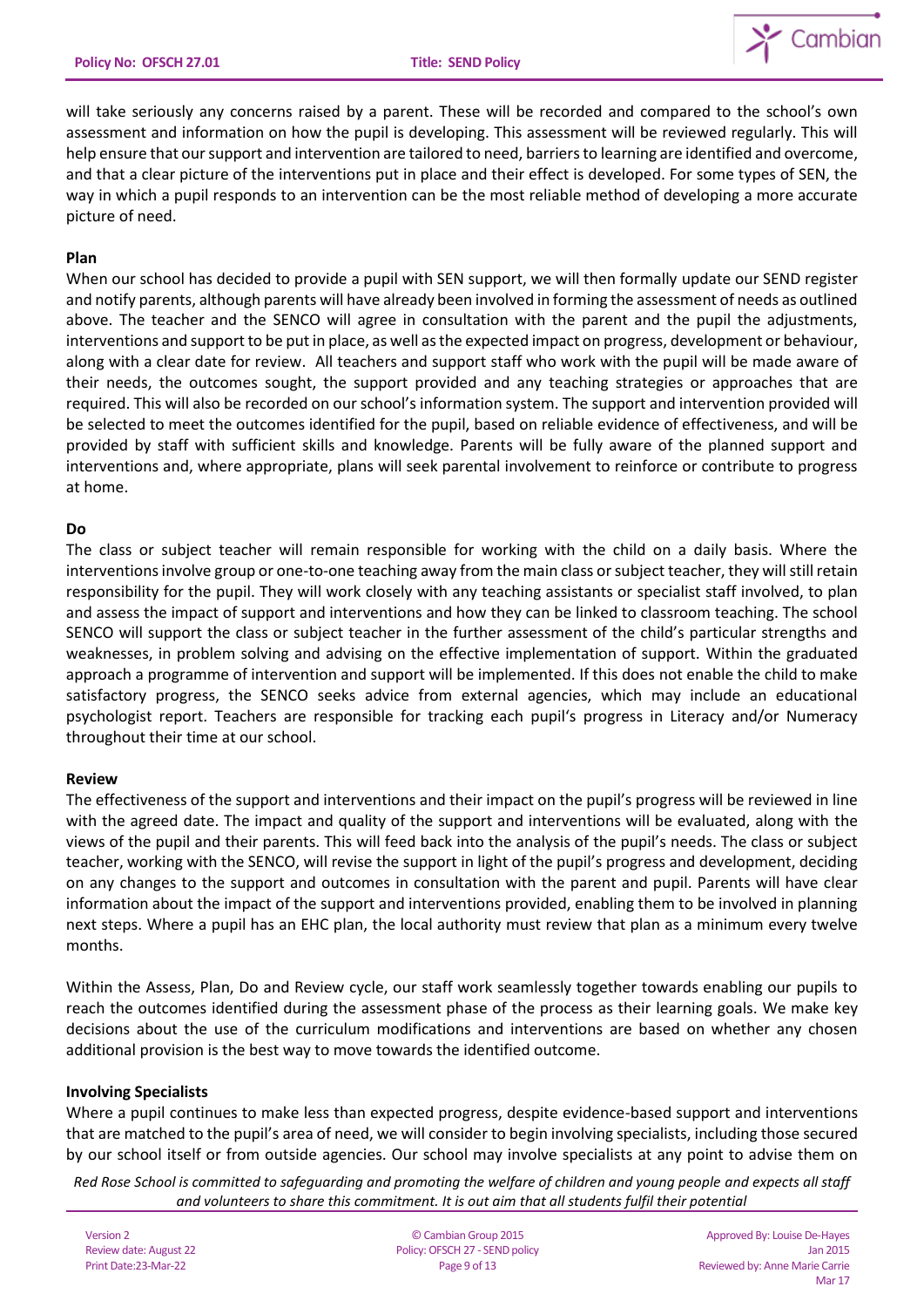

early identification of SEN and effective support and interventions. We will always involve a specialist where a pupil continues to make little or no progress or where they continue to work at levels substantially below those expected of pupils of a similar age despite evidence-based SEN support delivered by appropriately trained staff. The pupil's parents will always be involved and consulted in any decision to involve specialists. The involvement of specialists and what was discussed or agreed will be recorded and shared with the parents and teaching staff supporting the child in the same way as other SEN support. Where our assessments have indicated that support from specialist services is required, it is important that children and young people receive it as quickly as possible. Joint commissioning arrangements will seek to ensure that there are sufficient services to meet the likely need in an area. The Local Offer will set out clearly what support is available from different services and how it may be accessed.

# **Provision mapping**

Each term a provision map showing the provision of support currently available within the school is drawn up. Interventions are written up for any additional provision that takes place within the year group. These outline details of the provision that is currently taking place. Teachers monitor the pupil's progress and make note of any improvements that can be made or whether the provision should or is necessary to continue. Children have personal targets they are working towards. These are written and reviewed termly (or more regularly if required) in collaboration with the pupils and the parents. Parents should expect to be informed of the targets set for their child. Targets are discussed with the child who is encouraged to participate in decision making, at an appropriate level about future options. Parents are also participate in decision making, at an appropriate level about future options. All staff who are regularly involved with your child in the School are to be aware of the child's targets. We aim for the targets set to be Targets to be S.M.A.R.T.E.R.

- 1. Specific
- 4. Relevant

7. Reviewed.

- 2. Measurable
- 5. Time bound

6. Evaluated and

3. Achievable

Parents will be encouraged to contribute your own ideas about how your child's needs could be met and what helps the child to learn and will be expected to share with the School success when targets are met at home. Parent(s) should try to attend any meeting called by the School to review the targets with at least one review in the year could coinciding with a parents' evenings Generally, such targets focus on three or four key points and information on how these targets will be worked on and with whom. The targets are distributed to the teachers involved in the pupil's learning and parents of the pupil as soon as they are written and have been agreed by all parties. Care will be taken to avoid the four most common weaknesses in setting targets which are:-

- imprecise terminology (with frequent use of phrases such as 'improved reading', 'increased confidence', 'improved self-esteem`);
- failure to indicate which teachers and subjects would be involved;
- lack of pupil involvement;
- failure to link them with other areas of assessment and recording procedures in the school.

Our experience is that the five most frequent strengths of specific focused targets are:

- based on sound knowledge of the pupil;
- taking account of pupil's strengths and interests;
- stating realistic time scales;
- linked to resources in school:
- involving parents at some stage (either in their setting and/or review).

Provision maps are an efficient way of showing all the provision that the school makes which is additional to and different from that which is offered through our school's curriculum. The use of provision maps help our SENCOs to maintain an overview of the programmes and interventions used with different groups of pupils and provide a basis for monitoring the levels of intervention. Provision management can be used strategically to develop special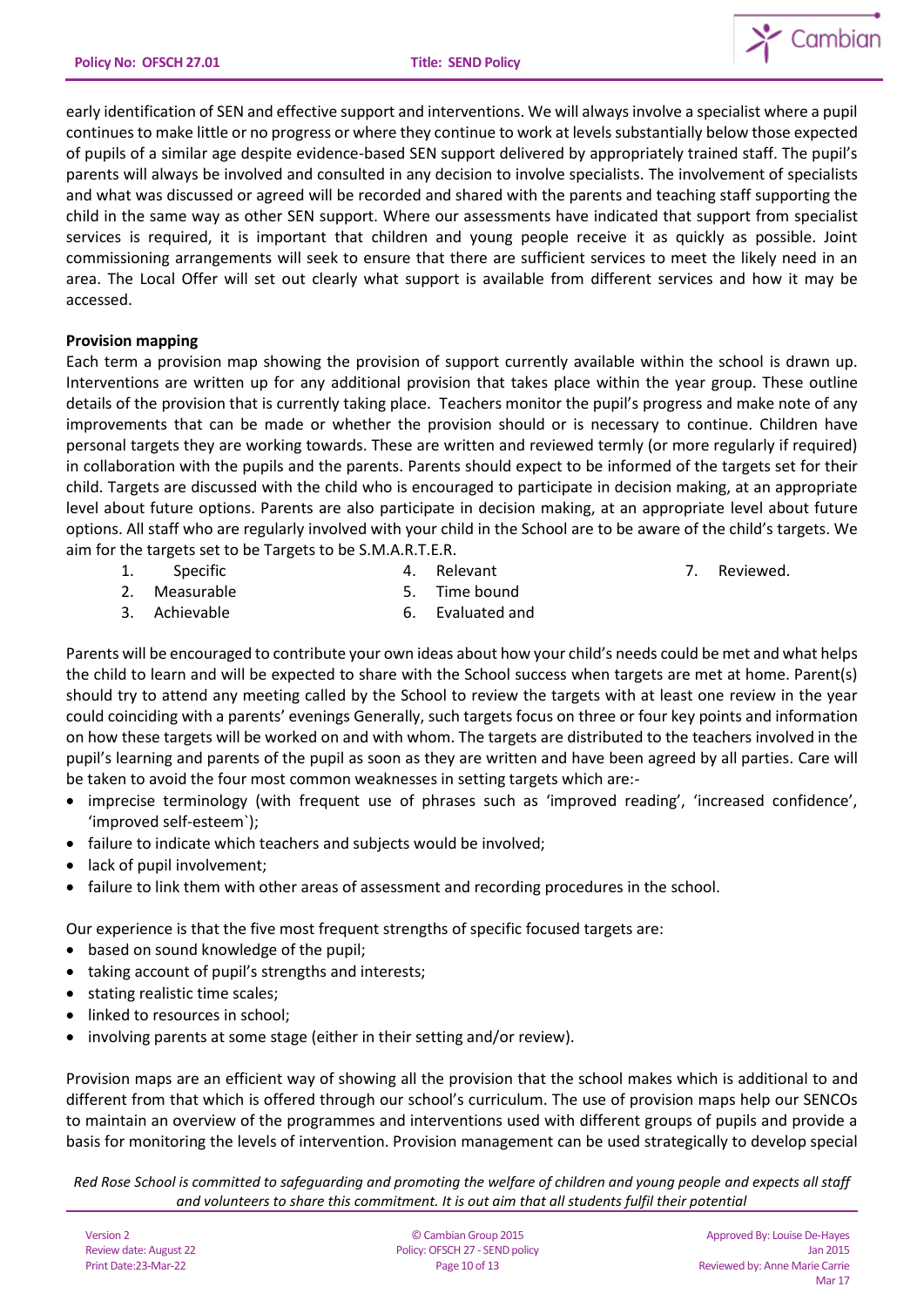

educational provision to match the assessed needs of pupils across the school, and to evaluate the impact of that provision on pupil progress. Used in this way provision management can also contribute to school improvement by identifying particular patterns of need and potential areas of development for teaching staff. It can help our school to develop the use of interventions that are effective and to remove those that are less so. It can support us to improve our core offer for all pupils as the most effective approaches are adopted more widely across the school.

## **Timetabling**

The amount and type of support offered to a pupil is dependent on need. Our school believes that pupils will not be withdrawn from lessons unless it is necessary to do so. Our school believes that pupils with additional needs should spend as much time as possible in the classroom with the most effective teachers and that removal from class should be avoided wherever possible. We believe that all subjects are important to the pupil's development and that every pupil is entitled to a broad and balanced curriculum. Therefore, timetabled lessons should not be sacrificed for support unless entirely necessary. When a pupil needs to be withdrawn for learning support, every effort is made to ensure that a pupil does not miss core curriculum subjects. Their individual strengths are also taken into account in addition to the advice of staff members and parental requests. Some pupils are withdrawn from a second language in order to ensure extra support is given for English and Maths as appropriate. Some support lessons are also delivered at the same time as the timetabled subject following the same lesson objectives but in a smaller group with a smaller range of abilities.

### **Able Pupils**

Occasionally a pupil will stand out from their peers as having exceptional abilities. If the need is considered very different from their peer group, the pupil has special needs. In most cases these special abilities can be nurtured within the classroom by differentiation of the curriculum.

## **Emotional and Behavioural Difficulties**

Our school caters for pupils with mild emotional and behavioural difficulties primarily through effective pastoral care. The school also provides additional support through a designated school counsellor.

# **Support for all pupils in our school**

Any pupil is welcome to visit the Learning Support room whether or not they receive special provision. They are welcome to discuss any learning difficulties they may have with a member of the SEND team.

# **Access to the Curriculum**

All pupils have an entitlement to a broad and balanced curriculum, which is differentiated to enable them to:

- understand the relevance and purpose of learning activities;
- experience levels of understanding and rates of progress that bring feelings of success and achievement.

Teachers use a range of strategies to meet pupil's special educational needs. Lessons have clear learning objectives; we differentiate work appropriately, and we use assessment to inform the next stage of learning.

Individual Education Plans, which employ a small-steps approach, feature significantly in the provision that we make in the school. By breaking down the existing levels of attainment into finely graded steps and targets, we ensure that pupils experience success. We support pupils in a manner that acknowledges their entitlement to share the same learning experiences that their peers enjoy. We regularly give the pupils opportunity to work in small groups or in a one-to-one situation within the classroom.

### **Partnership with parents**

Our school works closely with parents in the support of those pupils with special educational needs. We encourage an active partnership through an on-going dialogue with parents. The Home-School Agreement is central to this. Parents have much to contribute to our support for pupils with special educational needs. Teachers have meetings

*Red Rose School is committed to safeguarding and promoting the welfare of children and young people and expects all staff and volunteers to share this commitment. It is out aim that all students fulfil their potential*

Version 2 Review date: August 22 Print Date:23-Mar-22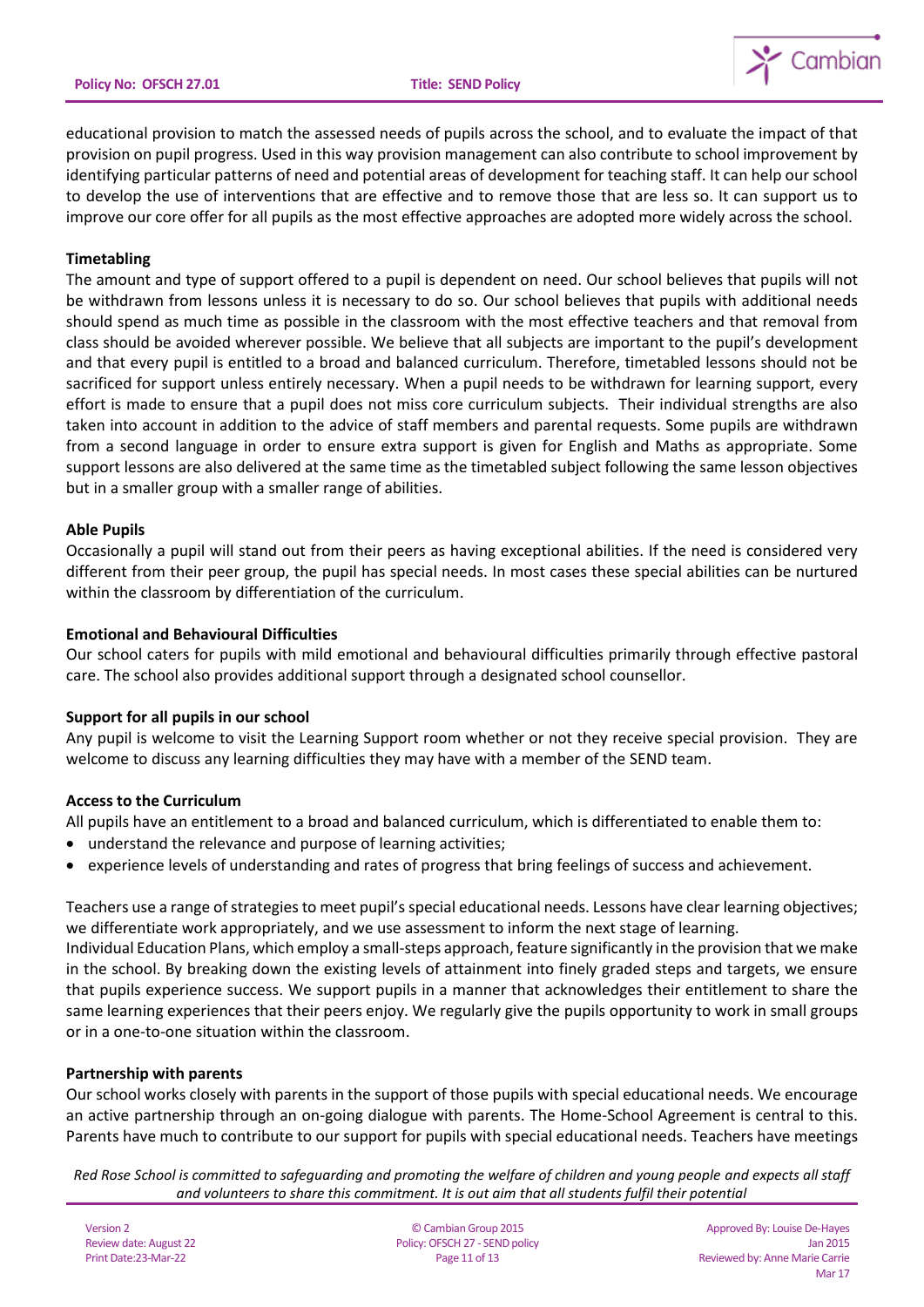

to share the progress of special needs pupils with their parents. We inform the parents of any intervention, and we share the process of decision-making by providing clear information relating to the education of pupils with special educational needs. Where a pupil is receiving SEN support, we will talk to parents regularly to set clear outcomes and review progress towards them, discuss the activities and support that will help achieve them, and identify the responsibilities of the parent, the pupil and our school. We will meet parents at least three times each year. These discussions can build confidence in the actions being taken by the school, but they can also strengthen the impact of SEN support by increasing parental engagement in the approaches and teaching strategies that are being used.

Finally, they can provide essential information on the impact of SEN support outside school and any changes in the pupil's needs. These discussions will be led by a teacher with good knowledge and understanding of the pupil who is aware of their needs and attainment. This will usually be the class teacher or form tutor, supported by the school SENCO. It will provide an opportunity for the parent to share their concerns and, together with the teacher, agree their aspirations for the pupil. Conducting these discussions effectively involves a considerable amount of skill. As with other aspects of good teaching for pupils with SEN, our school will ensure that teaching staff are supported to manage these conversations as part of professional development.

These discussions will need to allow sufficient time to explore the parents' views and to plan effectively. Meetings will, wherever possible, be aligned with the normal cycle of discussions with parents of all pupils. They will, however, be longer than most parent-teacher meetings. The views of the pupil will be included in these discussions. This could be through involving the pupil in all or part of the discussion itself, or gathering their views as part of the preparation. A record of the outcomes, action and support agreed through the discussion will be kept and shared with all the appropriate school staff. This record will be given to the pupil's parents. The school's management information system will be updated as appropriate.

## **Pupil participation**

In our school we encourage pupils to take responsibility and to make decisions. This is part of the culture of our school and relates to pupils of all ages. Pupils are involved at an appropriate level in setting targets in their IEPs and in the termly IEP review meetings. Pupils are encouraged to make judgements about their own performance against their IEP targets. We recognise success here as we do in any other aspect of school life.

### **Monitoring and evaluation**

The SENCo or SEND team leader supports teachers, where necessary, in drawing up IEPs for pupils. The SEND team hold meetings to review the work of the school in this area. The Headteacher reviews this policy annually and considers any amendments in the light of the annual review findings.

### **Staffing and resources**

A range of teaching resources are used to enhance learning and memory. These include ICT facilities. Teachers are supported by the Teaching Assistant (TA) and where needed the Learning Support Assistant (LSA).

### **Complaints**

Parents are encouraged to discuss any concerns with the pupil's class teacher, SENCo, relevant SEND leader or the Headteacher.

### **Disability Discrimination Act**

The whole raison d'être of our school is whenever possible to provide for pupils who have a disability - albeit a hidden one - and to enable them to realise their potential. We would always consider admitting any pupil - no matter what accompanying disabilities they have providing we are confident that we are able to meet their special educational needs. In the light of the Disability Discrimination Act we have carefully considered what we might do

*Red Rose School is committed to safeguarding and promoting the welfare of children and young people and expects all staff and volunteers to share this commitment. It is out aim that all students fulfil their potential*

Version 2 Review date: August 22 Print Date:23-Mar-22